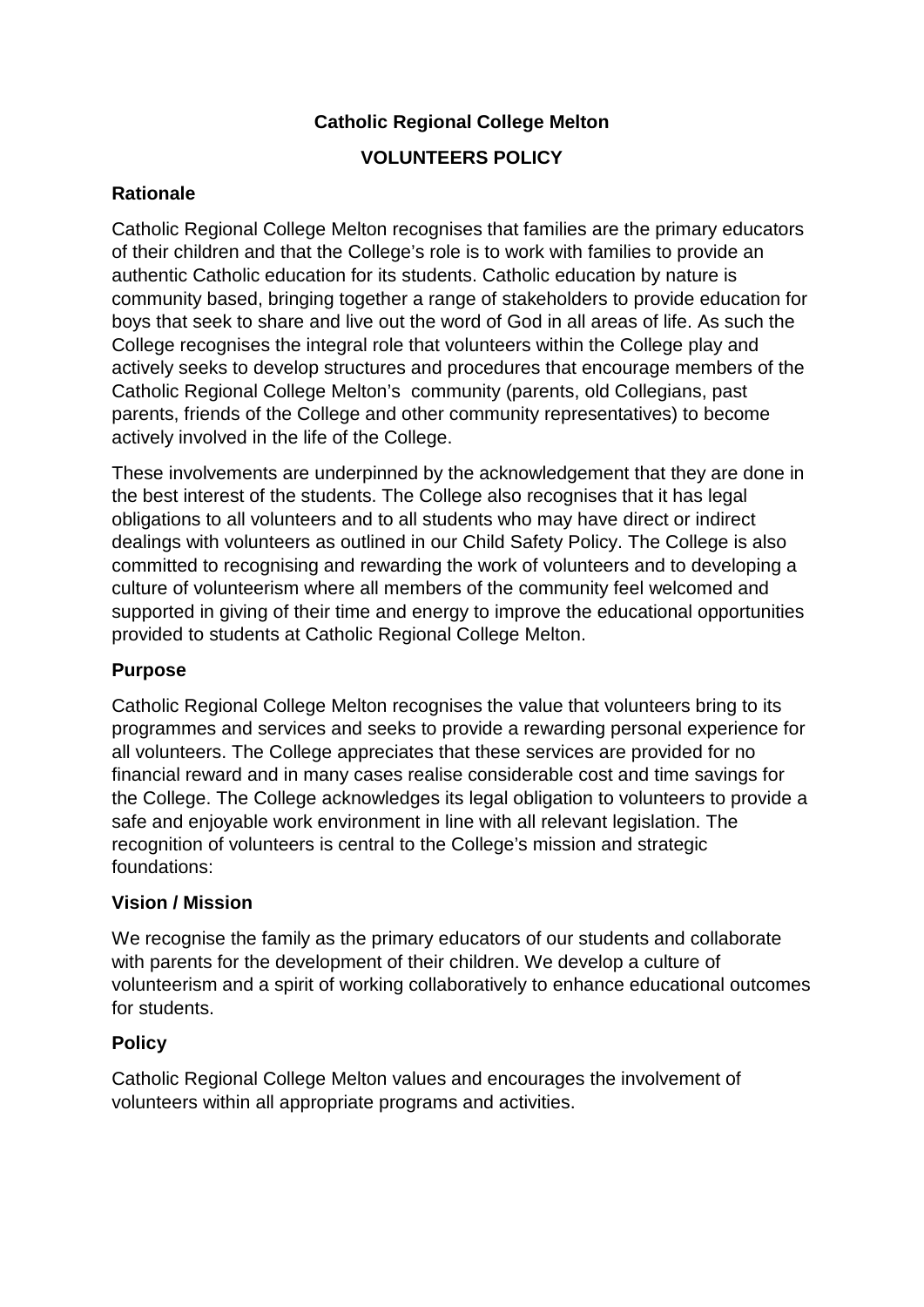# **Guidelines**

Volunteers will receive the same legal protection as paid workers in terms of Occupational Health Safety and Welfare and Equal Opportunity and therefore will be accorded the same rights and have the same expectations as paid employees under this legislation, except for the payment of wages. The College will ensure that their Public Liability insurance cover applies to the potential liability for the negligence of volunteers. In implementing this policy the following should be noted:

1. Definition of Volunteer:

Volunteer – a volunteer undertakes activities without monetary reward and of their own free will. They undertake activities that are of benefit to the College and the local community. Volunteers undertake activities that complement but do not replace the services provided by paid staff and may be utilised to perform activities that extend and enhance services provided by the College.

- 2. Volunteers can expect clear delineation of their duties, responsibilities and working environment and will be provided with up-to-date Role Descriptions that clearly set out their duties, time commitment, responsibilities and reporting requirements.
- 3. Volunteers will be provided with induction and orientation that outline the College's operations, policies, Child safety and personal safety requirements.
- 4. In designated programmes or where required by Government legislation, a volunteer must complete a satisfactory Working With Children Check prior to commencing their volunteer placement. In cases where work is being performed on behalf of the College and benefits student outcomes, the College will generally pay for the Working With Children Check to be undertaken.
- 5. The College shall maintain the right to both refuse a volunteer placement or to end a placement if:
	- a. there is a perceived risk to the student's or volunteer's health or welfare.
	- b. suitable volunteer duties are not available or are no longer available.
	- c. the volunteer does not comply with the College's policies and procedures.
- 6. Appropriate insurance cover is provided for volunteers who are identified as registered volunteers of the College whilst working in clearly defined activities that are approved and controlled by the College. A registry of all volunteers working on behalf of the College will be maintained by the Finance Manager in liaison with relevant department representatives.
- 7. The College will actively seek to recognise and reward volunteers in nonfinancial ways which highlight the College's appreciation of the significant contribution volunteers make to enhancing the educational opportunities afforded to students. Such recognition may take the form of listing in College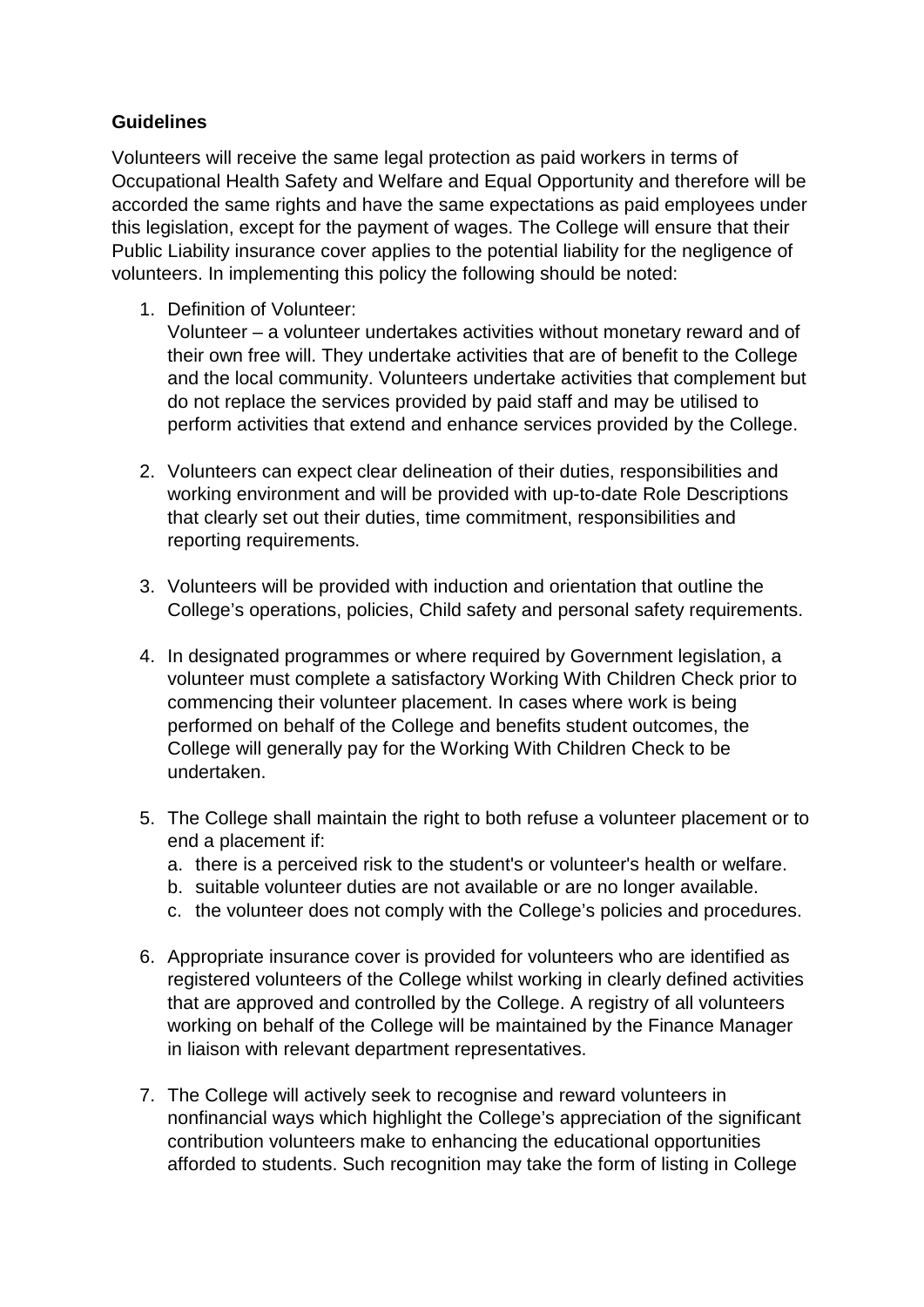communications, hospitality, certificates of dedicated volunteer functions for example.

- 8. Rights of Volunteers:
	- a. To be treated respectfully and be valued as an important member of the CRCM community.
	- b. To receive on-going support and direction from a nominated supervisor.
	- c. To work in a safe environment.
	- d. To have complaints or grievances addressed by the College's Deputy Principal Staff and/or Finance Manager.
	- e. To be able to decline or withdraw from work if it is not suitable, or is placing excessive demands on a volunteer.
- 9. Responsibilities of Volunteers
	- a. At all times when working as a volunteer on behalf of the College, volunteers should model behaviour that is consistent with the Catholic ethos of Catholic Regional College Melton. Volunteers through their actions, words or conduct should not be seen to engage in behaviour that is contrary to the Catholic teachings of the College.
	- b. To become familiar with, and work within the appropriate policies and procedures of the College.
	- c. Respect and maintain confidential information.
	- d. Participate in relevant training and development.
	- e. Perform responsibilities as defined in the volunteer's Role Description.
	- f. Work within a team structure and accept any direction and supervision from appropriate paid staff.
	- g. Inform a College staff member if they are unable to attend their volunteer role at any time.
	- h. Work in a safe manner and not put others at risk.
	- i. Be a person suitable to work with children.

Status of Policy: Ratified